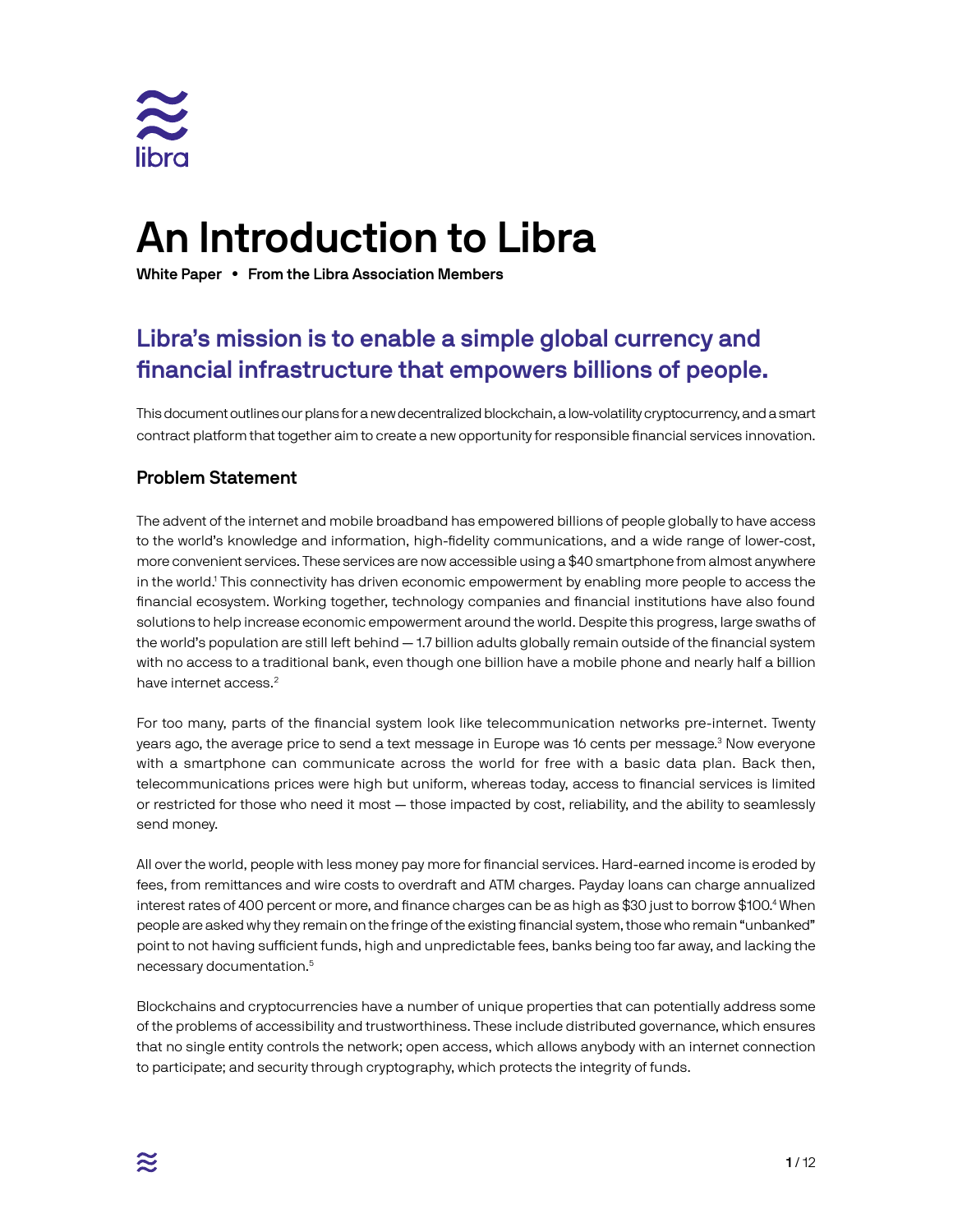But the existing blockchain systems have yet to reach mainstream adoption. Mass-market usage of existing blockchains and cryptocurrencies has been hindered by their volatility and lack of scalability, which have, so far, made them poor stores of value and mediums of exchange. Some projects have also aimed to disrupt the existing system and bypass regulation as opposed to innovating on compliance and regulatory fronts to improve the effectiveness of anti-money laundering. We believe that collaborating and innovating with the financial sector, including regulators and experts across a variety of industries, is the only way to ensure that a sustainable, secure, and trusted framework underpins this new system. And this approach can deliver a giant leap forward toward a lower-cost, more accessible, and more connected global financial system.

#### **The Opportunity**

As we embark on this journey together, we think it is important to share our beliefs to align the community and ecosystem we intend to spark around this initiative:

- We believe that many more people should have access to financial services and to cheap capital.
- We believe that people have an inherent right to control the fruit of their legal labor.
- We believe that global, open, instant, and low-cost movement of money will create immense economic opportunity and more commerce across the world.
- We believe that people will increasingly trust decentralized forms of governance.
- We believe that a global currency and financial infrastructure should be designed and governed as a public good.
- We believe that we all have a responsibility to help advance financial inclusion, support ethical actors, and continuously uphold the integrity of the ecosystem.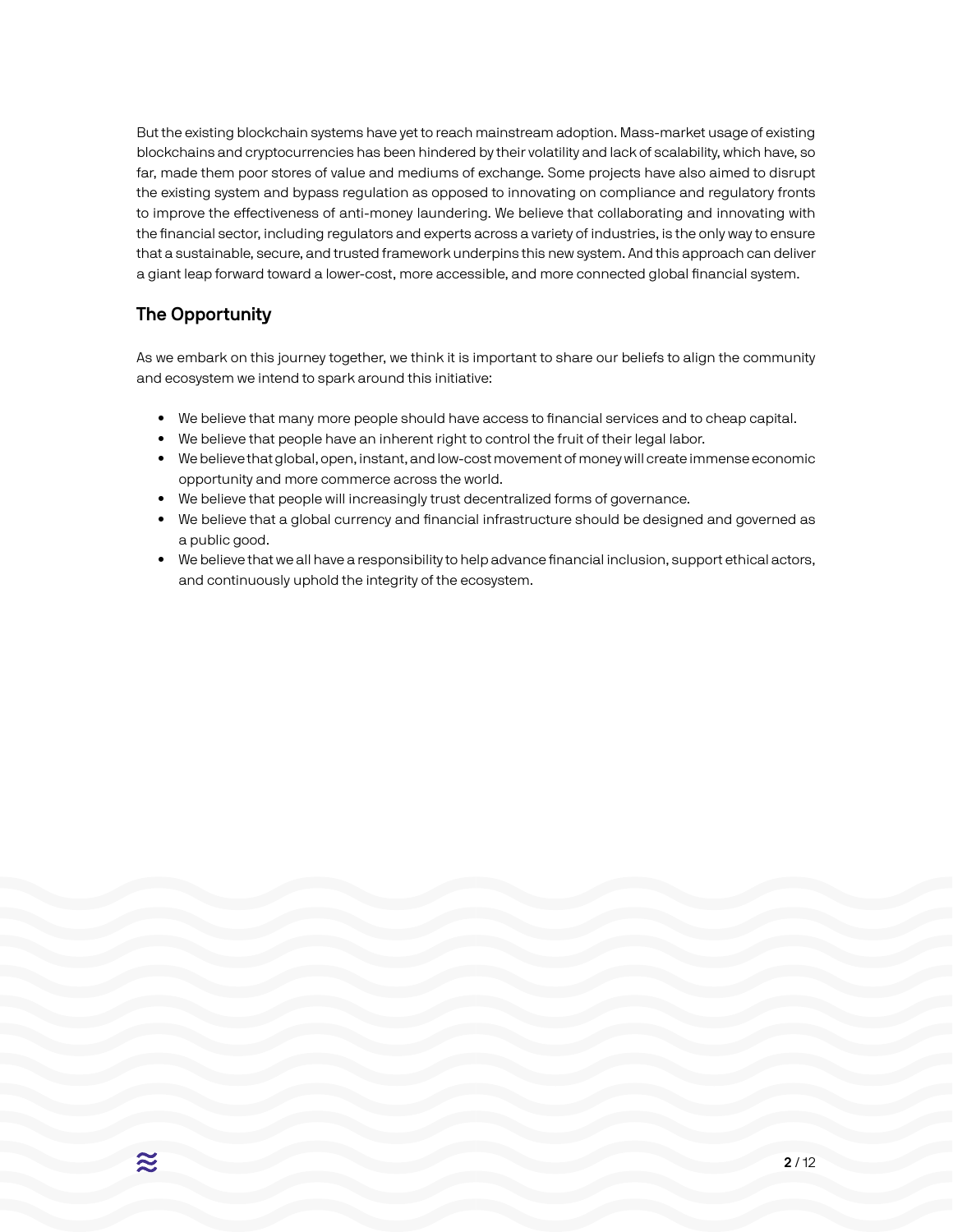

### **Introducing Libra**

 $\approx$ 

The world truly needs a reliable digital currency and infrastructure that together can deliver on the promise of "the internet of money."

Securing your financial assets on your mobile device should be simple and intuitive. Moving money around globally should be as easy and cost-effective as — and even more safe and secure than — sending a text message or sharing a photo, no matter where you live, what you do, or how much you earn. New product innovation and additional entrants to the ecosystem will enable the lowering of barriers to access and cost of capital for everyone and facilitate frictionless payments for more people.

Now is the time to create a new kind of digital currency built on the foundation of blockchain technology. The mission for **Libra is a simple global currency and financial infrastructure that empowers billions of people**. Libra is made up of three parts that will work together to create a more inclusive financial system:

- 1. It is built on a secure, scalable, and reliable **blockchain;**
- 2. It is **backed by a reserve** of assets designed to give it intrinsic value;
- 3. It is **governed by the independent Libra Association** tasked with evolving the ecosystem.

The Libra currency is built on the "Libra Blockchain." Because it is intended to address a global audience, the software that implements the Libra Blockchain is open source — designed so that anyone can build on it, and billions of people can depend on it for their financial needs. Imagine an open, interoperable ecosystem of financial services that developers and organizations will build to help people and businesses hold and transfer Libra for everyday use. With the proliferation of smartphones and wireless data, increasingly more people will be online and able to access Libra through these new services. To enable the Libra ecosystem to achieve this vision over time, the blockchain has been built from the ground up to prioritize scalability, security, efficiency in storage and throughput, and future adaptability. Keep reading for an overview of the Libra Blockchain, or read the [technical paper.](https://developers.libra.org/docs/the-libra-blockchain-paper)

The unit of currency is called "Libra." Libra will need to be accepted in many places and easy to access for those who want to use it. In other words, people need to have confidence that they can use Libra and that its value will remain relatively stable over time. Unlike the majority of cryptocurrencies, Libra is fully backed by a reserve of real assets. A basket of bank deposits and short-term government securities will be held in the Libra Reserve for every Libra that is created, building trust in its intrinsic value. The Libra Reserve will be administered with the objective of preserving the value of Libra over time. Keep reading for an overview of Libra and the reserve, or read more [here.](https://libra.org/en-us/about-currency-reserve)

The Libra Association is an independent, not-for-profit membership organization headquartered in Geneva, Switzerland. The association's purpose is to coordinate and provide a framework for governance for the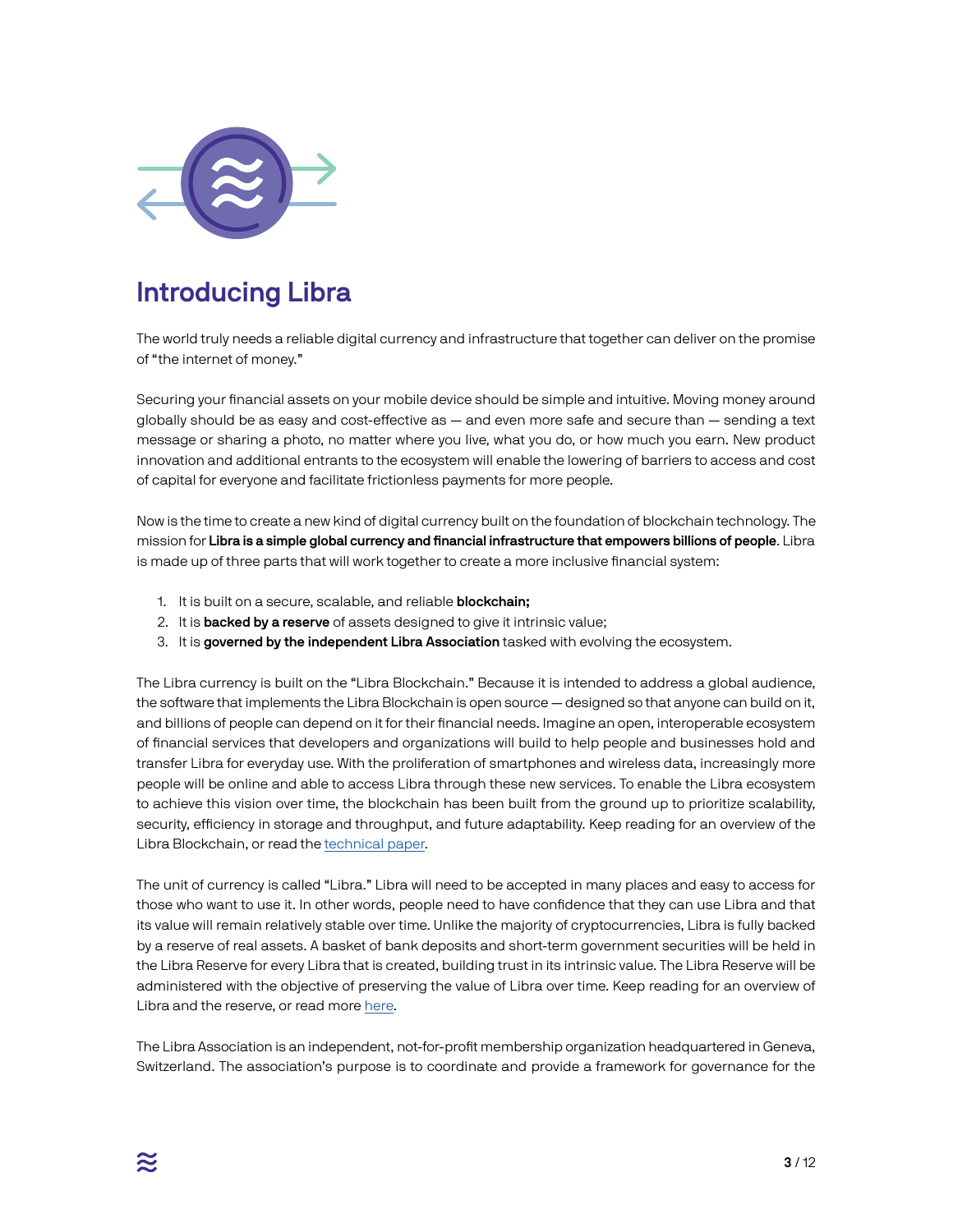network and reserve and lead social impact grant-making in support of financial inclusion. This white paper is a reflection of its mission, vision, and purview. The association's membership is formed from the network of validator nodes that operate the Libra Blockchain.

Members of the Libra Association will consist of geographically distributed and diverse businesses, nonprofit and multilateral organizations, and academic institutions. The initial group of organizations that will work together on finalizing the association's charter and become "Founding Members" upon its completion are, by industry:

- Payments: **Mastercard, PayPal, PayU (Naspers' fintech arm), Stripe, Visa**
- Technology and marketplaces: **Booking Holdings, eBay, Facebook/Calibra, Farfetch, Lyft, Mercado Pago, Spotify AB, Uber Technologies, Inc.**
- Telecommunications: **Iliad, Vodafone Group**

 $\bf{\widetilde{\approx}}$ 

- Blockchain: **Anchorage, Bison Trails, Coinbase, Inc., Xapo Holdings Limited**
- Venture Capital: **Andreessen Horowitz, Breakthrough Initiatives, Ribbit Capital, Thrive Capital, Union Square Ventures**
- Nonprofit and multilateral organizations, and academic institutions: **Creative Destruction Lab, Kiva, Mercy Corps, Women's World Banking**

We hope to have approximately 100 members of the Libra Association by the target launch in the first half of 2020.

Facebook teams played a key role in the creation of the Libra Association and the Libra Blockchain, working with the other Founding Members. While final decision-making authority rests with the association, Facebook is expected to maintain a leadership role through 2019. Facebook created Calibra, a regulated subsidiary, to ensure separation between social and financial data and to build and operate services on its behalf on top of the Libra network.

Once the Libra network launches, Facebook, and its affiliates, will have the same commitments, privileges, and financial obligations as any other Founding Member. As one member among many, Facebook's role in governance of the association will be equal to that of its peers.

Blockchains are described as either permissioned or permissionless in relation to the ability to participate as a validator node. In a "permissioned blockchain," access is granted to run a validator node. In a "permissionless blockchain," anyone who meets the technical requirements can run a validator node. In that sense, Libra will start as a permissioned blockchain.

To ensure that Libra is truly open and always operates in the best interest of its users, our ambition is for the Libra network to become permissionless. The challenge is that as of today we do not believe that there is a proven solution that can deliver the scale, stability, and security needed to support billions of people and transactions across the globe through a permissionless network. One of the association's directives will be to work with the community to research and implement this transition, which will begin within five years of the public launch of the Libra Blockchain and ecosystem.

Essential to the spirit of Libra, in both its permissioned and permissionless state, the Libra Blockchain will be open to everyone: any consumer, developer, or business can use the Libra network, build products on top of it, and add value through their services. Open access ensures low barriers to entry and innovation and encourages healthy competition that benefits consumers. This is foundational to the goal of building more inclusive financial options for the world.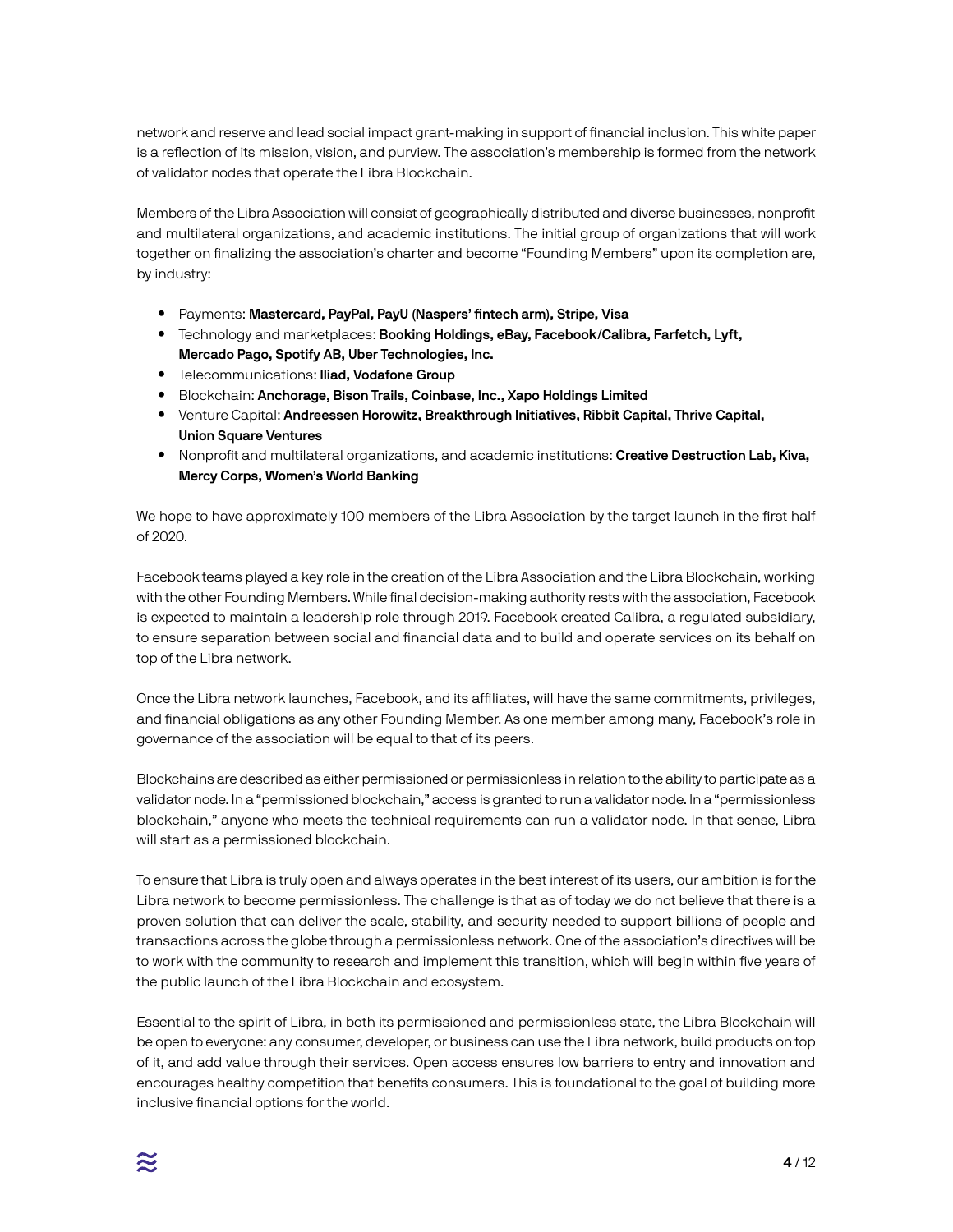

 $\bf{\widetilde{\approx}}$ 

# **The Libra Blockchain**

The goal of the Libra Blockchain is to serve as a solid foundation for financial services, including a new global currency, which could meet the daily financial needs of billions of people. Through the process of evaluating existing options, we decided to build a new blockchain based on these three requirements:

- Able to scale to billions of accounts, which requires high transaction throughput, low latency, and an efficient, high-capacity storage system.
- Highly secure, to ensure safety of funds and financial data.
- Flexible, so it can power the Libra ecosystem's governance as well as future innovation in financial services.

The Libra Blockchain is designed from the ground up to holistically address these requirements and build on the learnings from existing projects and research — a combination of innovative approaches and wellunderstood techniques. This next section will highlight **three decisions regarding the Libra Blockchain:**

- 1. Designing and using the Move programming language.
- 2. Using a Byzantine Fault Tolerant (BFT) consensus approach.
- 3. Adopting and iterating on widely adopted blockchain data structures.

**"Move" is a new programming language** for implementing custom transaction logic and "smart contracts" on the Libra Blockchain. Because of Libra's goal to one day serve billions of people, Move is designed with safety and security as the highest priorities. Move takes insights from security incidents that have happened with smart contracts to date and creates a language that makes it inherently easier to write code that fulfills the author's intent, thereby lessening the risk of unintended bugs or security incidents. Specifically, Move is designed to prevent assets from being cloned. It enables "resource types" that constrain digital assets to the same properties as physical assets: a resource has a single owner, it can only be spent once, and the creation of new resources is restricted. The Move language also facilitates automatic proofs that transactions satisfy certain properties, such as payment transactions only changing the account balances of the payer and receiver. By prioritizing these features, Move will help keep the Libra Blockchain secure. By making the development of critical transaction code easier, Move enables the secure implementation of the Libra ecosystem's governance policies, such as the management of the Libra currency and the network of validator nodes. Move will accelerate the evolution of the Libra Blockchain protocol and any financial innovations built on top of it. We anticipate that the ability for developers to create contracts will be opened up over time in order to support the evolution and validation of Move.

To facilitate agreement among all validator nodes on the transactions to be executed and the order in which they are executed, **the Libra Blockchain adopted the BFT approach by using the LibraBFT consensus protocol**. This approach builds trust in the network because BFT consensus protocols are designed to function correctly even if some validator nodes — up to one-third of the network — are compromised or fail. This class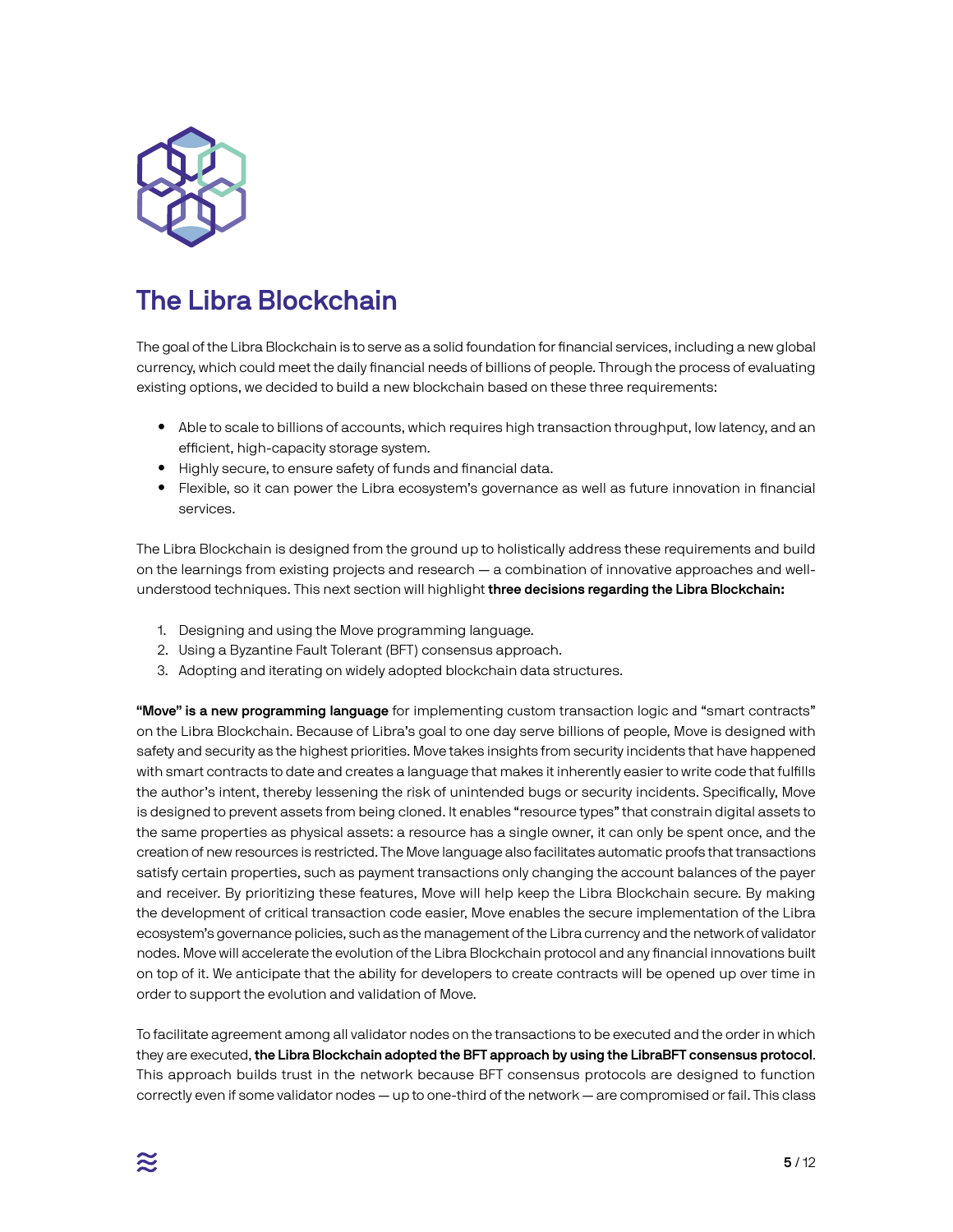of consensus protocols also enables high transaction throughput, low latency, and a more energy-efficient approach to consensus than "proof of work" used in some other blockchains.

In order to securely store transactions, data on the Libra Blockchain is protected by Merkle trees, a data structure used by other blockchains that enables the detection of any changes to existing data. Unlike previous blockchains, which view the blockchain as a collection of blocks of transactions, **the Libra Blockchain is a single data structure that records the history of transactions and states over time.** This implementation simplifies the work of applications accessing the blockchain, allowing them to read any data from any point in time and verify the integrity of that data using a unified framework.

**The Libra Blockchain is pseudonymous and allows users to hold one or more addresses that are not linked to their real-world identity**. This approach is familiar to many users, developers, and regulators. The Libra Association will oversee the evolution of the Libra Blockchain protocol and network, and it will continue to evaluate new techniques that enhance privacy in the blockchain while considering concerns of practicality, scalability, and regulatory impact.

**For more details, read the** [technical paper](https://developers.libra.org/docs/the-libra-blockchain-paper) **on the Libra Blockchain.** Detailed information is also available on the [Move programming language](https://developers.libra.org/docs/move-paper) and the [LibraBFT consensus protocol.](https://developers.libra.org/docs/state-machine-replication-paper) **We've open sourced an early preview of the** [Libra testnet](https://developers.libra.org/), with accompanying documentation. The testnet is still under development, and APIs are subject to change. Our commitment is to work in the open with the community and hope you will read, build, and provide feedback.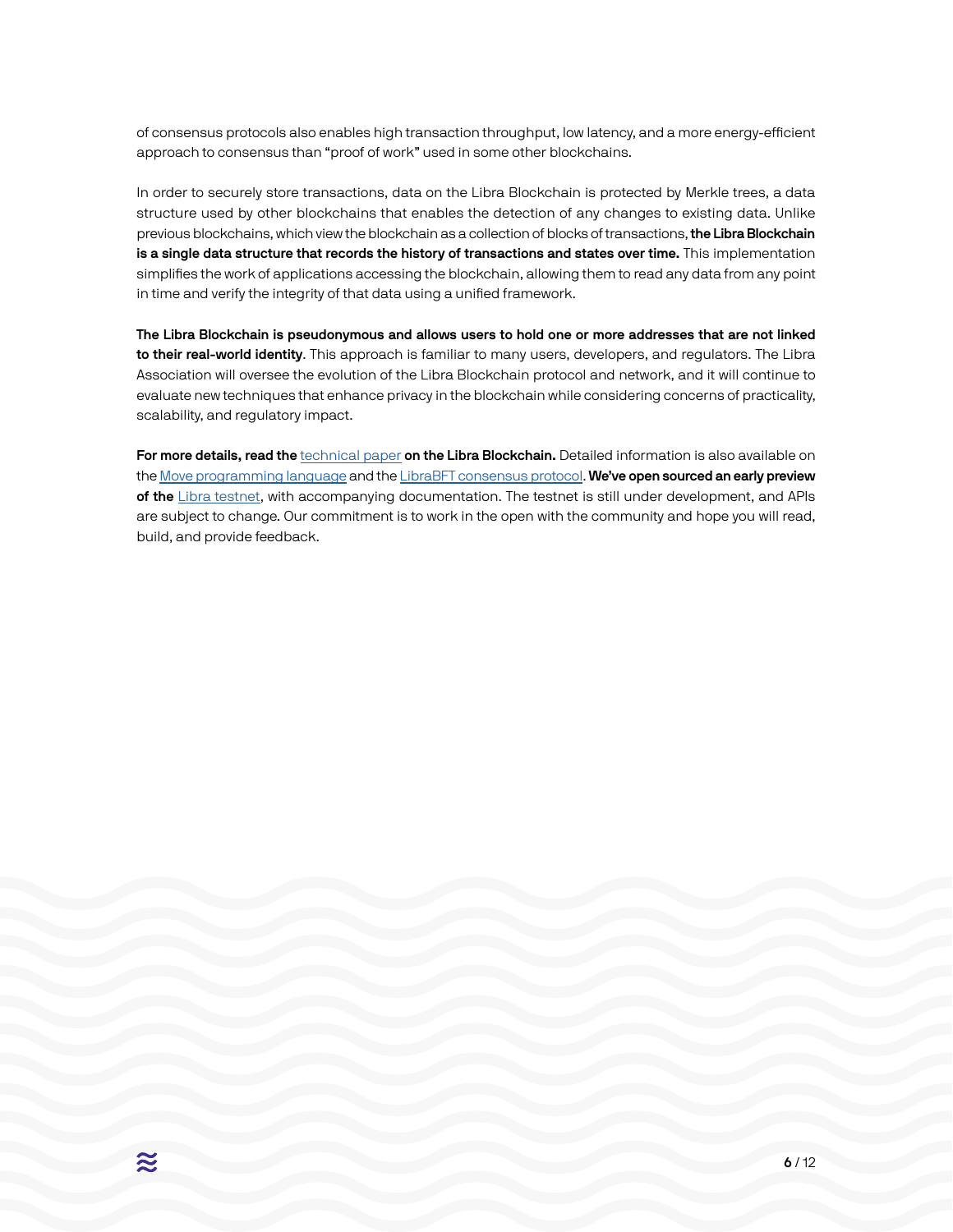

 $\approx$ 

### **The Libra Currency and Reserve**

We believe that the world needs a global, digitally native currency that brings together the attributes of the world's best currencies: stability, low inflation, wide global acceptance, and fungibility. The Libra currency is designed to help with these global needs, aiming to expand how money works for more people around the world.

**Libra is designed to be a stable digital cryptocurrency that will be fully backed by a reserve of real assets — the Libra Reserve — and supported by a competitive network of exchanges buying and selling Libra.** That means anyone with Libra has a high degree of assurance they can convert their digital currency into local fiat currency based on an exchange rate, just like exchanging one currency for another when traveling. This approach is similar to how other currencies were introduced in the past: to help instill trust in a new currency and gain widespread adoption during its infancy, it was guaranteed that a country's notes could be traded in for real assets, such as gold. Instead of backing Libra with gold, though, it will be backed by a collection of low-volatility assets, such as bank deposits and short-term government securities in currencies from stable and reputable central banks.

It is important to highlight that this means one Libra will not always be able to convert into the same amount of a given local currency (i.e., Libra is not a "peg" to a single currency). Rather, as the value of the underlying assets moves, the value of one Libra in any local currency may fluctuate. However, the reserve assets are being chosen to minimize volatility, so holders of Libra can trust the currency's ability to preserve value over time. The assets in the Libra Reserve will be held by a geographically distributed network of custodians with investment-grade credit rating to provide both security and decentralization of the assets.

The assets behind Libra are the major difference between it and many existing cryptocurrencies that lack such intrinsic value and hence have prices that fluctuate significantly based on expectations. Libra is indeed a cryptocurrency, though, and by virtue of that, it inherits several attractive properties of these new digital currencies: the ability to send money quickly, the security of cryptography, and the freedom to easily transmit funds across borders. Just as people can use their phones to message friends anywhere in the world today, with Libra, the same can be done with money — instantly, securely, and at low cost.

Interest on the reserve assets will be used to cover the costs of the system, ensure low transaction fees, pay dividends to investors who provided capital to jumpstart the ecosystem (read "The Libra Association" [here\)](https://libra.org/en-us/association-council-principles), and support further growth and adoption. The rules for allocating interest on the reserve will be set in advance and will be overseen by the Libra Association. Users of Libra do not receive a return from the reserve.

For more on the reserve policy and the details of the Libra currency, please read [here.](https://libra.org/en-us/about-currency-reserve)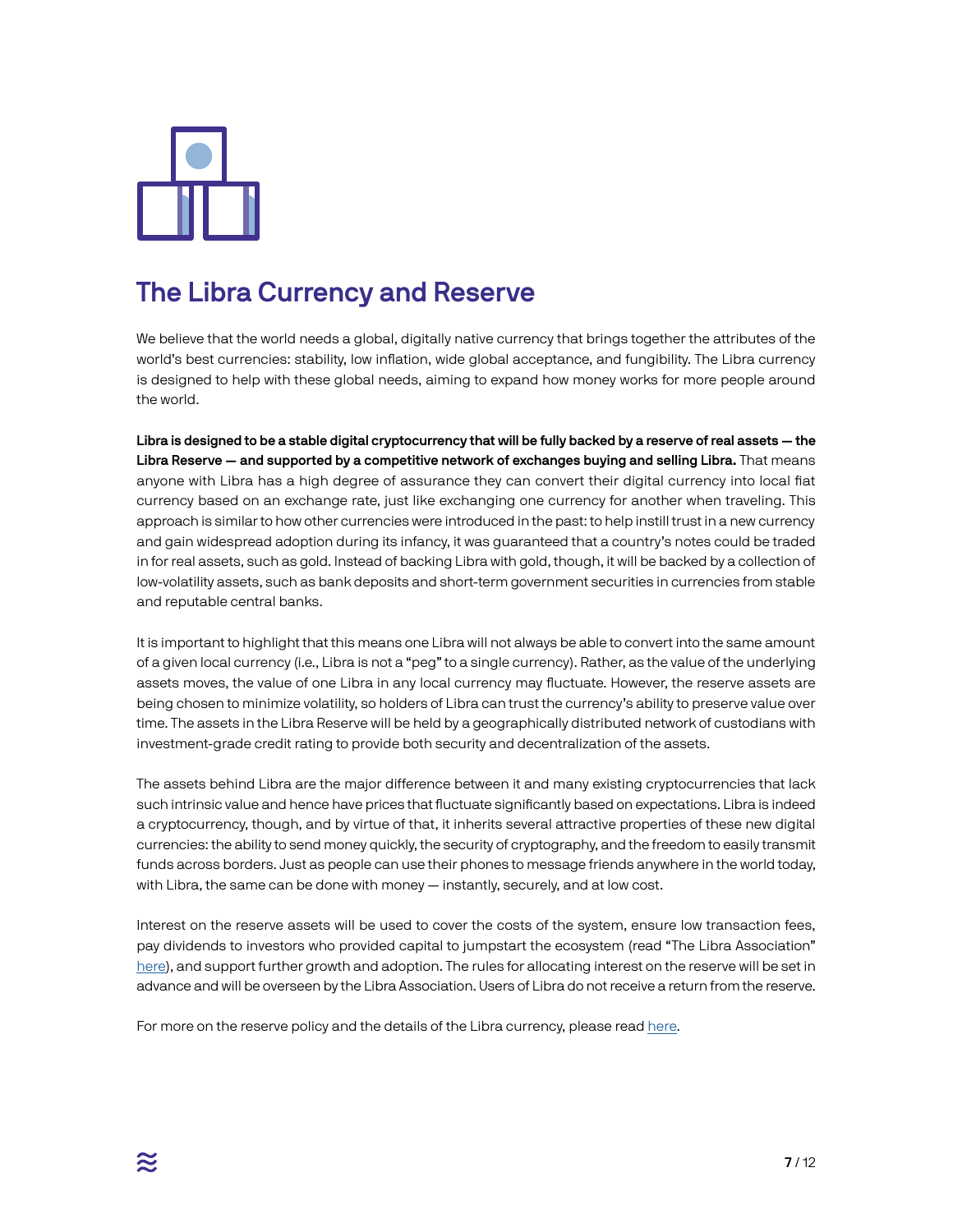

 $\approx$ 

## **The Libra Association**

To make the mission of Libra a reality — a simple global currency and financial infrastructure that empowers billions of people — the Libra Blockchain and Libra Reserve need a governing entity that is comprised of diverse and independent members. This governing entity is the Libra Association, an independent, not-for-profit membership organization, headquartered in Geneva, Switzerland. Switzerland has a history of global neutrality and openness to blockchain technology, and the association strives to be a neutral, international institution, hence the choice to be registered there. The association is designed to facilitate the operation of the Libra Blockchain; to coordinate the agreement among its stakeholders — the network's validator nodes — in their pursuit to promote, develop, and expand the network, and to manage the reserve.

The association is governed by the Libra Association Council, which is comprised of one representative per validator node. Together, they make decisions on the governance of the network and reserve. Initially, this group consists of the [Founding Members](https://libra.org/en-us/non-profit-association): businesses, nonprofit and multilateral organizations, and academic institutions from around the world. All decisions are brought to the council, and major policy or technical decisions require the consent of two-thirds of the votes, the same supermajority of the network required in the BFT consensus protocol.

Through the association, the validator nodes align on the network's technical roadmap and development goals. In that sense, it is similar to other not-for-profit entities, often in the form of foundations, which govern open-source projects. As Libra relies on a growing distributed community of open-source contributors to further itself, the association is a necessary vehicle to establish guidance as to which protocols or specifications to develop and to adopt.

The Libra Association also serves as the entity through which the Libra Reserve is managed, and hence the stability and growth of the Libra economy are achieved. The association is the only party able to create (mint) and destroy (burn) Libra. Coins are only minted when authorized resellers have purchased those coins from the association with fiat assets to fully back the new coins. Coins are only burned when the authorized resellers sell Libra coin to the association in exchange for the underlying assets. Since authorized resellers will always be able to sell Libra coins to the reserve at a price equal to the value of the basket, the Libra Reserve acts as a "buyer of last resort." These activities of the association are governed and constrained by a [Reserve Management Policy](https://libra.org/en-us/association-council-principles) that can only be changed by a supermajority of the association members.

In these early years of the network, there are additional roles that need to be performed on behalf of the association: the recruitment of Founding Members to serve as validator nodes; the fundraising to jumpstart the ecosystem; the design and implementation of incentive programs to propel the adoption of Libra, including the distribution of such incentives to Founding Members; and the establishment of the association's social impact grant-making program.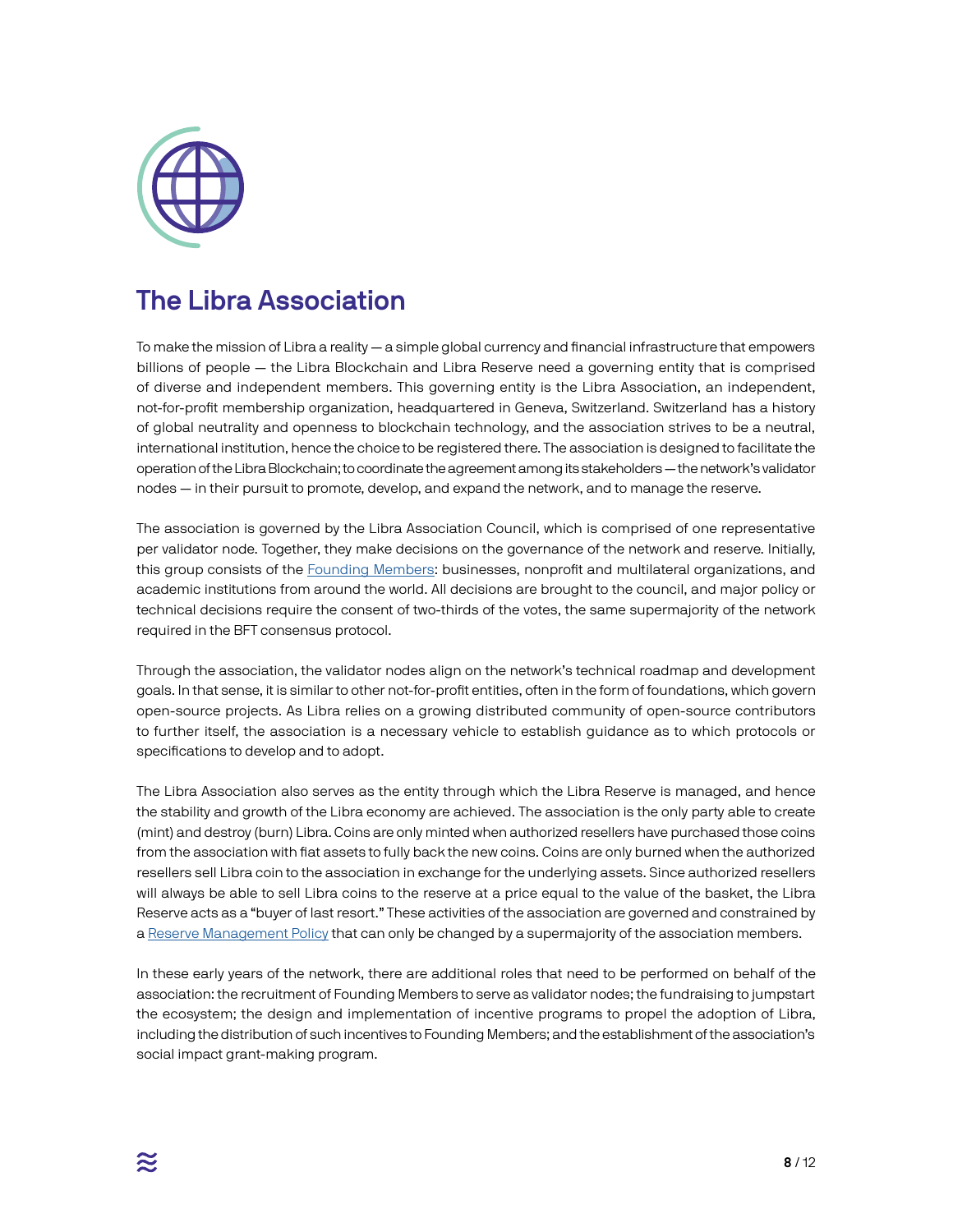An additional goal of the association is to develop and promote an open identity standard. We believe that decentralized and portable digital identity is a prerequisite to financial inclusion and competition.

An important objective of the Libra Association is to move toward increasing decentralization over time. This decentralization ensures that there are low barriers to entry for both building on and using the network and improves the Libra ecosystem's resilience over the long term. As discussed above, the association will develop a path toward permissionless governance and consensus on the Libra network. The association's objective will be to start this transition within five years, and in so doing will gradually reduce the reliance on the Founding Members. In the same spirit, the association aspires to minimize the reliance on itself as the administrator of the Libra Reserve.

For more on the Libra Association, please read [here.](https://libra.org/en-us/association-council-principles)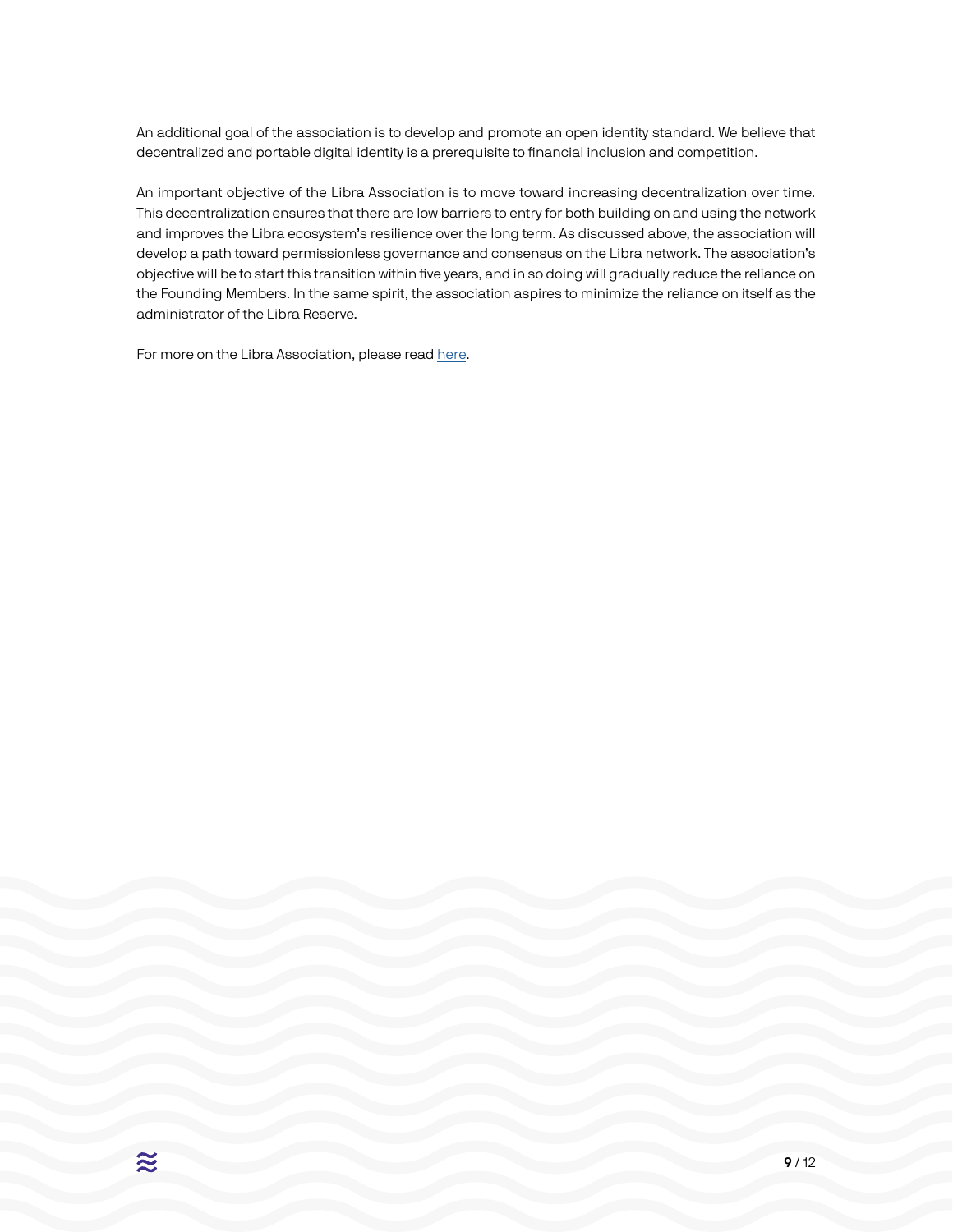

### **What's Next for Libra?**

Today we are publishing this document outlining our goals for Libra and launching [libra.org](http://libra.org/) as a home for the association and all things Libra. It will continue to be updated over the coming months. We are also opensourcing the [code for the Libra Blockchain](https://developers.libra.org/) and launching Libra's initial testnet for developers to experiment with and build upon.

There is much left to do before the target launch in the first half of 2020.

- **The Libra Blockchain:** Over the coming months, the association will work with the community to gather feedback on the Libra Blockchain prototype and bring it to a production-ready state. In particular, this work will focus on ensuring the security, performance, and scalability of the protocol and implementation.
	- The Libra Association will construct well-documented APIs and libraries to enable users to interact with the Libra Blockchain.
	- The Libra Association will create a framework for the collaborative development of the technology behind the Libra Blockchain using the [open-source methodology](https://developers.libra.org/docs/libra-open-source-paper). Procedures will be created for discussing and reviewing changes to the protocol and software that support the blockchain.
	- The association will perform extensive testing of the blockchain, which range from tests of the protocol to constructing a full-scale test of the network in collaboration with entities such as wallet services and exchanges to ensure the system is working before launch.
	- The association will work to foster the development of the Move language and determine a path for third parties to create smart contracts once language development has stabilized — after the launch of the Libra ecosystem.

Together with the community, the association will research the technological challenges on the path to a permissionless ecosystem so that we can meet the objective to begin the transition within five years of the launch.

#### • **The Reserve:**

 $\approx$ 

- The association will work to establish a geographically distributed and regulated group of global institutional custodians for the reserve.
- The association will establish operational procedures for the reserve to interact with authorized resellers and ensure high-transparency and auditability.
- The association will establish policies and procedures that establish how the association can change the composition of the reserve basket.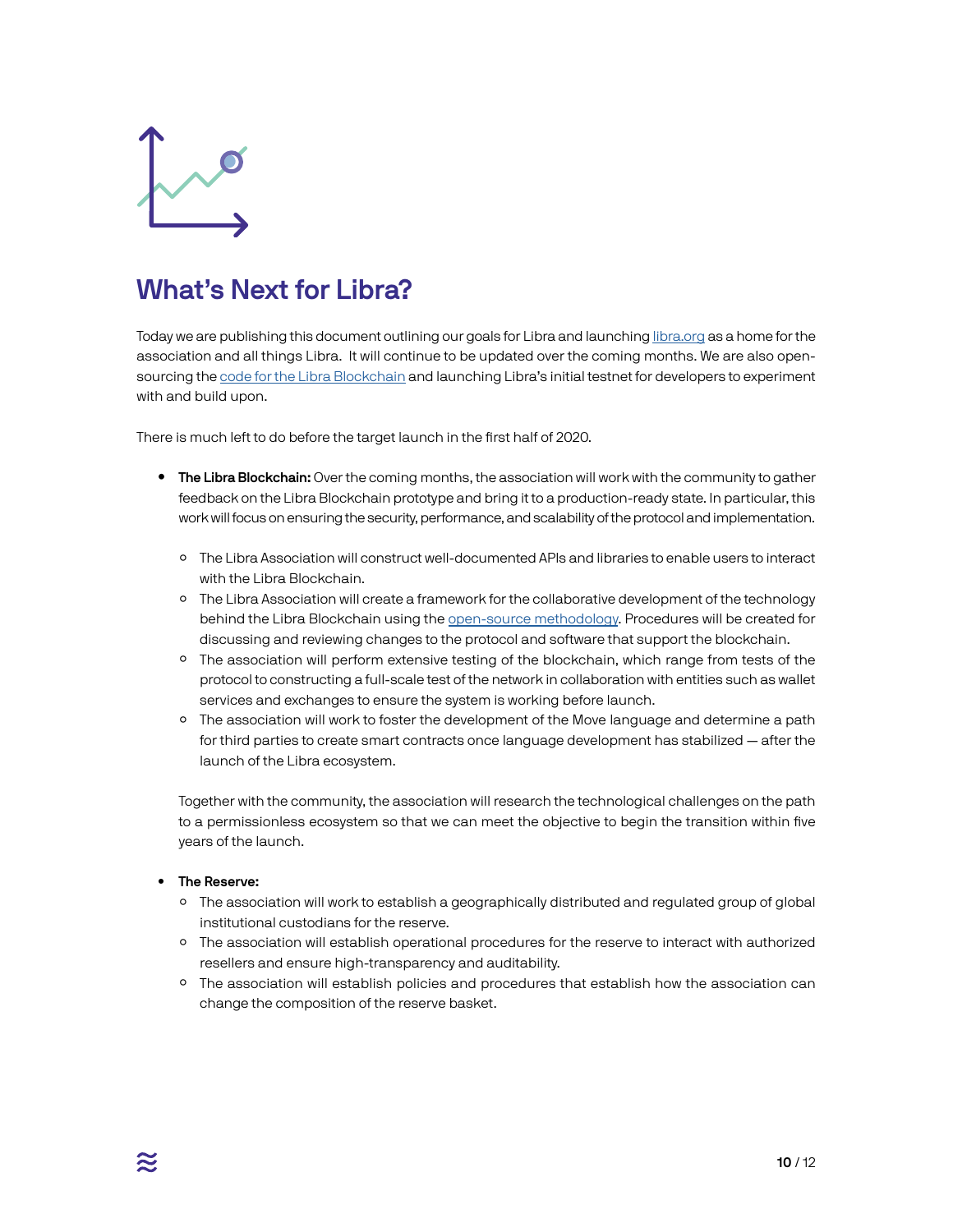#### • **The Libra Association:**

- We will work to grow the Libra Association Council to around 100 geographically distributed and diverse members, all serving as the initial validator nodes of the Libra Blockchain.
- The association will develop and adopt a comprehensive charter and set of bylaws for the association on the basis of the currently proposed governance structure.
- We will recruit a Managing Director for the association and work with her/him to continue hiring for the association's executive team.
- We will identify social impact partners aligned with our joint mission and will work with them to establish a Social Impact Advisory Board and a social impact program.



 $\approx$ 

## **How to Get Involved**

The association envisions a vibrant ecosystem of developers building apps and services to spur the global use of Libra. The association defines success as enabling any person or business globally to have fair, affordable, and instant access to their money. For example, success will mean that a person working abroad has a fast and simple way to send money to family back home, and a college student can pay their rent as easily as they can buy a coffee.

Our journey is just beginning, and we are asking the community to help. If you believe in what Libra could do for billions of people around the world, share your perspective and join in. Your feedback is needed to make financial inclusion a reality for people everywhere.

- **If you are a researcher or protocol developer**, an early preview of the [Libra testnet](https://developers.libra.org/) is available under the Apache 2.0 Open Source License, with accompanying documentation. This is just the start of the process, and the testnet is still an early prototype under development, but you can read, build, and provide feedback right away. Since the current focus is on stabilizing the prototype, the project may initially be slower to take community contributions. However, we are committed to building a community-oriented development process and opening the platform to developers — starting with pull requests — as soon as possible.
- **If you want to learn about the Libra Association**, read more [here](https://libra.org/en-us/non-profit-association).
- **If your organization is interested in becoming a Founding Member or applying for social impact grants from the Libra Association**, read more [here.](https://libra.org/en-us/becoming-founding-member)

The association will work with the global community in the coming months and continue to partner with policymakers worldwide to further the mission.